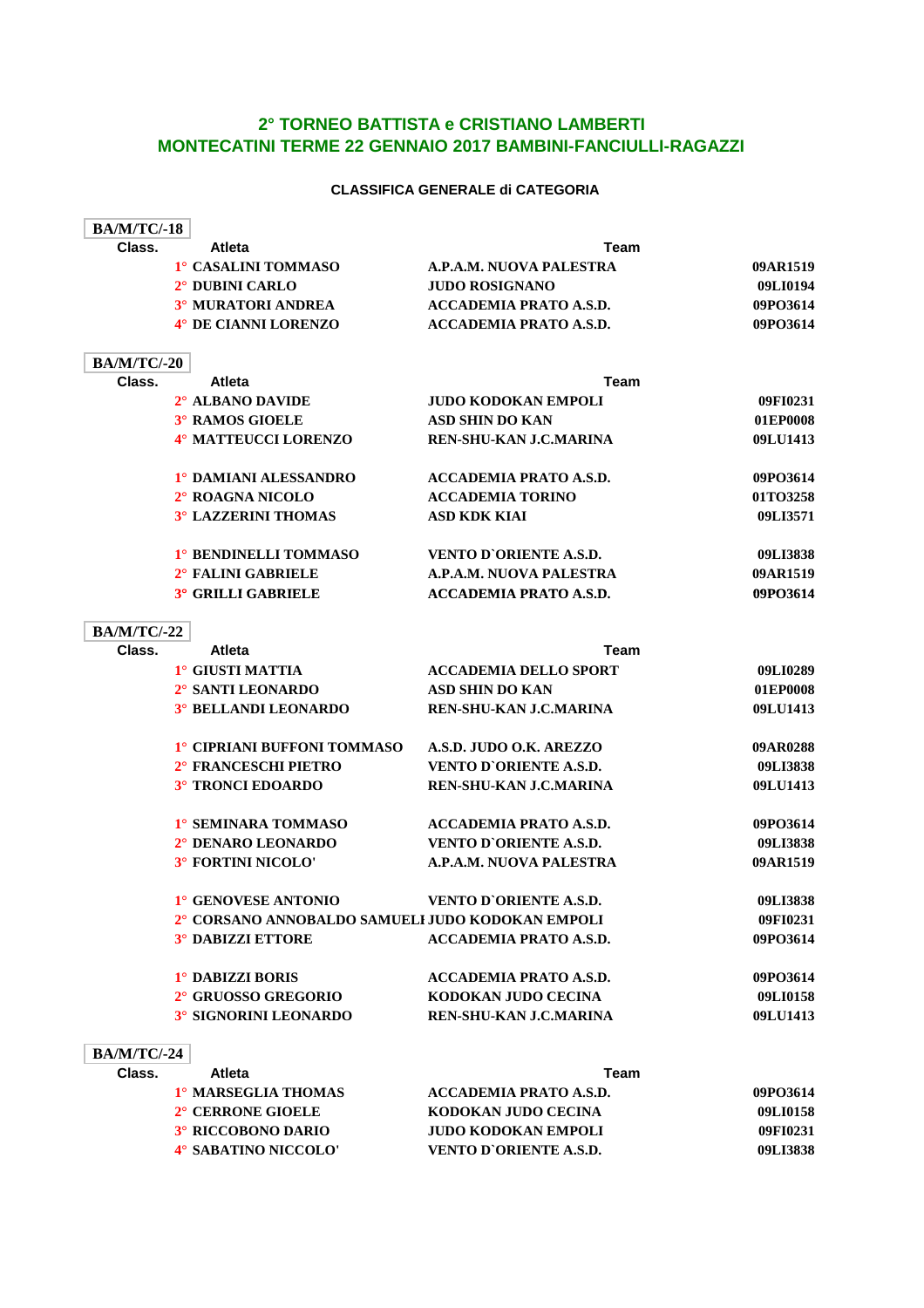|                    | 1° CARPENTIERO NICCOLÒ      | <b>ASD KDK KIAI</b>           | 09LI3571 |
|--------------------|-----------------------------|-------------------------------|----------|
|                    | 2° MAZZI JACOPO             | REN-SHU-KAN J.C.MARINA        | 09LU1413 |
|                    | 3° GIAMBONA LORENZO         | <b>JUDO CLUB SESTO F.NO</b>   | 09FI0326 |
|                    |                             |                               |          |
| <b>BA/M/TC/-26</b> |                             |                               |          |
| Class.             | <b>Atleta</b>               | Team                          |          |
|                    | 1° CATCAUAN EDOARDO         | REN-SHU-KAN J.C.MARINA        | 09LU1413 |
|                    | 2° TRONCONE ANDREA          | <b>ASD KDK KIAI</b>           | 09LI3571 |
|                    | 3° BECARELLI JOSHUA         | <b>JUDO KODOKAN EMPOLI</b>    | 09FI0231 |
|                    | 4° VIGNALI CESIO MATTEO     | REN-SHU-KAN J.C.MARINA        | 09LU1413 |
|                    | 1° PINI ELEONORA            | KODOKAN QUARRATA              | 09PT3323 |
|                    | 2° GIANNINI GIULIO          | <b>JUDO ROSIGNANO</b>         | 09LI0194 |
|                    | 3° PERUZZI NICOLA           | REN-SHU-KAN J.C.MARINA        | 09LU1413 |
|                    | 4° VANNINI RICCARDO         | <b>JUDO CLUB FORNACI ASD</b>  | 09LU0100 |
|                    |                             |                               |          |
| <b>BA/M/TC/-28</b> |                             |                               |          |
| Class.             | <b>Atleta</b>               | <b>Team</b>                   |          |
|                    | 1° DA PRATO COSIMO          | REN-SHU-KAN J.C.MARINA        | 09LU1413 |
|                    | 2° ANZALONE NICCOLÒ         | <b>VENTO D'ORIENTE A.S.D.</b> | 09LI3838 |
|                    | 3° MARSEGLIA DANIEL         | <b>ACCADEMIA PRATO A.S.D.</b> | 09PO3614 |
|                    | 4° LINARIS TOMMASO          | KODOKAN JUDO CECINA           | 09LI0158 |
| <b>BA/M/TC/-31</b> |                             |                               |          |
| Class.             | <b>Atleta</b>               | <b>Team</b>                   |          |
|                    | 1° SERAFINI MATTIA          | <b>ASD KDK KIAI</b>           | 09LI3571 |
|                    | 2° MORCELLINI FEDERICO      | ACCADEMIA PRATO A.S.D.        | 09PO3614 |
|                    | 3° VILLANO LORENZO          | <b>ACCADEMIA DELLO SPORT</b>  | 09LI0289 |
|                    | 4° PESCUCCI FRANCESCO       | <b>ASD SHIN DO KAN</b>        | 01EP0008 |
| <b>BA/F/TC/-18</b> |                             |                               |          |
| Class.             | <b>Atleta</b>               | Team                          |          |
|                    | 1° GENOVESE ANGELICA        | <b>VENTO D'ORIENTE A.S.D.</b> | 09LI3838 |
|                    | 2° MANISCALCO GRETA         | <b>ACCADEMIA PRATO A.S.D.</b> | 09PO3614 |
|                    |                             |                               |          |
| <b>BA/F/TC/-22</b> |                             |                               |          |
| Class.             | Atleta                      | Team                          |          |
|                    | 1° BRUNETTI GIULIA          | <b>VENTO D'ORIENTE A.S.D.</b> | 09LI3838 |
|                    | 2° AMBROSIO SOFIA BENEDETTA | <b>ACCADEMIA PRATO A.S.D.</b> | 09PO3614 |
|                    | 3° POLIAKOV HADA            | KODOKAN JUDO CECINA           | 09LI0158 |
|                    | 4° VALLAURI MATILDE         | <b>JUDO CLUB SESTO F.NO</b>   | 09FI0326 |
| <b>FA/M/CC/-20</b> |                             |                               |          |
| Class.             | <b>Atleta</b>               | Team                          |          |
|                    | 1° MANGANELLI NICCOLO'      | <b>A.S.D. JUDO INCISA</b>     | 09FI2889 |
|                    | 2° SANGIORGI PIETRO         | KODOKAN JUDO CECINA           | 09LI0158 |
|                    | 3° CHIARELLI FRANCESCO      | <b>ACCADEMIA PRATO A.S.D.</b> | 09PO3614 |
|                    | 1° ROSSI VITTORIO           | KODOKAN JUDO CECINA           | 09LI0158 |
|                    | $2^\circ$ IAIA GIULIA       | KODOKAN QUARRATA              | 09PT3323 |
|                    | <b>3° PERIA MATTIA</b>      | <b>ATHLON GROSSETO SSD</b>    | 09GR3615 |
|                    |                             |                               |          |
| <b>FA/M/CC/-22</b> |                             |                               |          |
| Class.             | <b>Atleta</b>               | Team                          |          |
|                    | 1° MOTTINI ROCCO            | <b>JUDO CARRARA</b>           | 09MS3331 |
|                    | 2° MELANDRI ALESSANDRO      | <b>ASD SHIN DO KAN</b>        | 01EP0008 |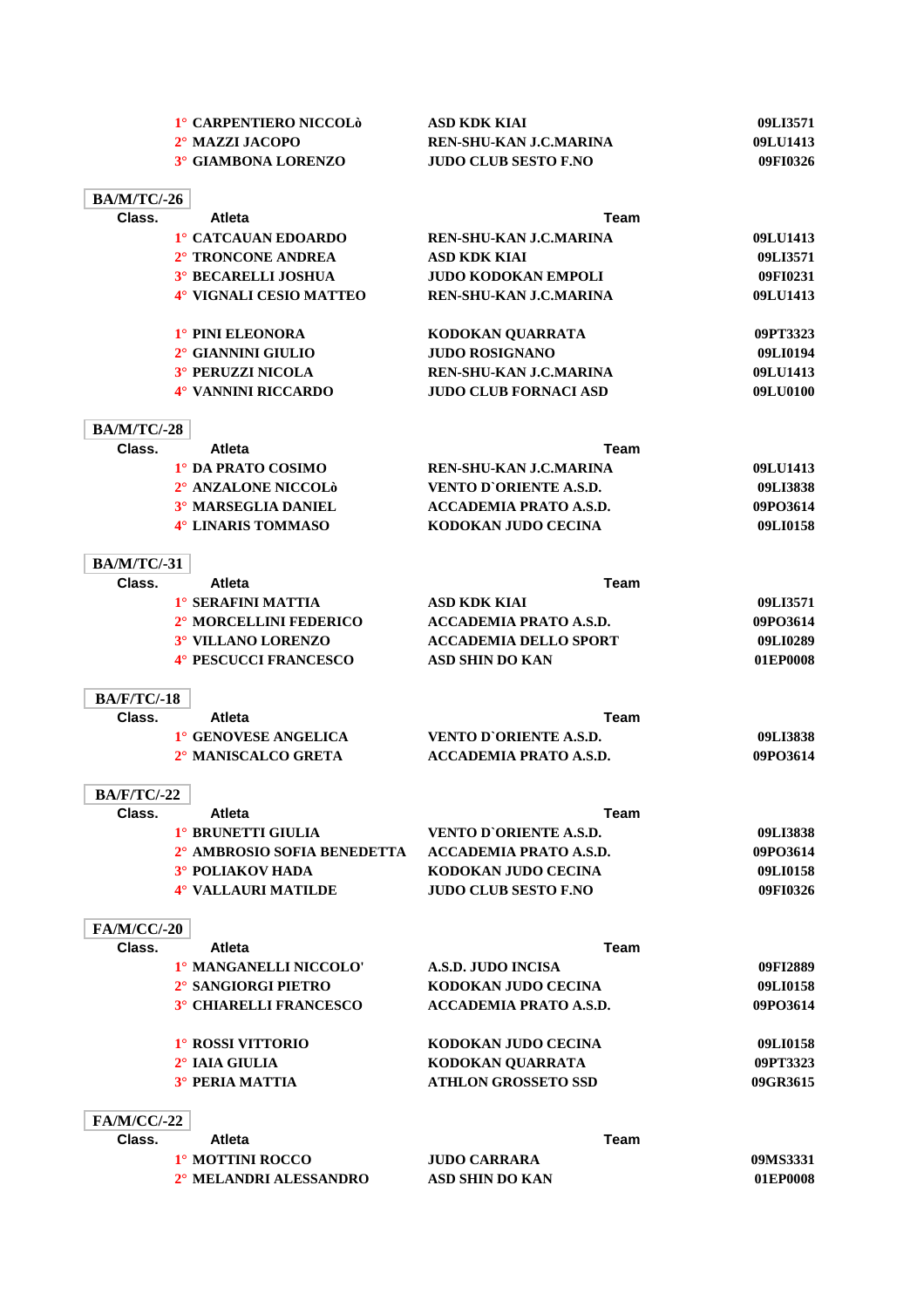|                    | 3° ZUANON MATTEO                  | KYOTO JUDO KAI A.S.D.          | 05PD0187 |
|--------------------|-----------------------------------|--------------------------------|----------|
|                    | 1° DEGANI MATTEO                  | <b>ACCADEMIA TORINO</b>        | 01TO3258 |
|                    | 2° MASSELLUCCI ALESSIO            | <b>ATHLON GROSSETO SSD</b>     | 09GR3615 |
|                    | 3° VELLEI GIULIO                  | A.S.D.JUDO KODOKAN MONTECATINI | 09PT3507 |
| <b>FA/M/CC/-24</b> |                                   |                                |          |
| Class.             | <b>Atleta</b>                     | <b>Team</b>                    |          |
|                    | 1° ERMINI MARCO                   | <b>B_SIDE A.S.D.</b>           | 09FI2399 |
|                    | 2° LOTTI COSIMO                   | <b>JUDO KODOKAN EMPOLI</b>     | 09FI0231 |
|                    | 3° GENTILI GIACOMO                | VENTO D'ORIENTE A.S.D.         | 09LI3838 |
|                    | 1° LEPORINI MATTEO                | <b>ACCADEMIA PRATO A.S.D.</b>  | 09PO3614 |
|                    | 2° LIPPI GUGLIUEMO                | JUDO KODOKAN EMPOLI            | 09FI0231 |
|                    | <b>3° SERAFINI LEONARDO</b>       | <b>JUDO ROSIGNANO</b>          | 09LI0194 |
|                    | 1° PENNI LEONARDO                 | <b>ACCADEMIA PRATO A.S.D.</b>  | 09PO3614 |
|                    | 2° ZARROLI SEBASTIANO             | <b>ACCADEMIA DELLO SPORT</b>   | 09LI0289 |
|                    | <b>3° BERTI RICCARDO</b>          | <b>JUDO CLUB SESTO F.NO</b>    | 09FI0326 |
|                    | 1º MARUGGIO ANDREA                | A.S.D.JUDO KODOKAN S.ANGELO    | 09FI0819 |
|                    | 2° SARTORELLI DANIELE             | KODOKAN QUARRATA               | 09PT3323 |
|                    | 3° MEAZZA ALESSANDRO              | VENTO D'ORIENTE A.S.D.         | 09LI3838 |
| <b>FA/M/CC/-26</b> |                                   |                                |          |
| Class.             | <b>Atleta</b>                     | Team                           |          |
|                    | 1° BOCCHICCHIO ANDREA             | <b>ACCADEMIA PRATO A.S.D.</b>  | 09PO3614 |
|                    | 2° FLAUTO COSIMO                  | A.S.D.JUDO KODOKAN S.ANGELO    | 09FI0819 |
|                    | 3° FRIGENTI MATTEO                | <b>ASD SHIN DO KAN</b>         | 01EP0008 |
|                    | 1º PAOLERCIO MANUEL               | <b>ACCADEMIA PRATO A.S.D.</b>  | 09PO3614 |
|                    | 2° CANEPA ENRICO                  | <b>ACCADEMIA TORINO</b>        | 01TO3258 |
|                    | <b>3° RISALITI BRANDO</b>         | <b>B_SIDE A.S.D.</b>           | 09FI2399 |
|                    | 1° MORICONI ANDREA                | ACCADEMIA PRATO A.S.D.         | 09PO3614 |
|                    | 2° SUSINI LORENZO                 | <b>B_SIDE A.S.D.</b>           | 09FI2399 |
|                    | 3° TRENTO NICOLA                  | KYOTO JUDO KAI A.S.D.          | 05PD0187 |
|                    | 1° MEACCI AMEDEO                  | A.S.D. JUDO O.K. AREZZO        | 09AR0288 |
|                    | 2° CINQUE COSIMO                  | A.S.D. JUDO FUJIYAMA           | 09LI3603 |
|                    | <b>3° ORTALE LORENZO</b>          | KODOKAN QUARRATA               | 09PT3323 |
| <b>FA/M/CC/-28</b> |                                   |                                |          |
| Class.             | <b>Atleta</b>                     | <b>Team</b>                    |          |
|                    | 1° CASTROREALE ALESSANDRO         | <b>A.S.D. JUDO INCISA</b>      | 09FI2889 |
|                    | 2° CHIMENTI ANDREA                | <b>JUDO CLUB SANSEPOLCRO</b>   | 09AR1402 |
|                    | 3° MAGRI' MATTEO GAETANO          | <b>ACCADEMIA PRATO A.S.D.</b>  | 09PO3614 |
|                    | 1° ROMETTA JACOPO                 | <b>ATHLETIC CLUB SSD ARL</b>   | 09FI3524 |
|                    | 2° DEL PEZZO ALESSANDRO           | ACCADEMIA PRATO A.S.D.         | 09PO3614 |
|                    | 3° SIMOTTI LORENZO                | <b>JUDO KODOKAN EMPOLI</b>     | 09FI0231 |
|                    | 1° GRANDI LUCA                    | KODOKAN QUARRATA               | 09PT3323 |
|                    | 2° LOMBARDI TOMMASO               | <b>B_SIDE A.S.D.</b>           | 09FI2399 |
|                    | <sup>3°</sup> INGANNAMORTE GIULIO | VENTO D'ORIENTE A.S.D.         | 09LI3838 |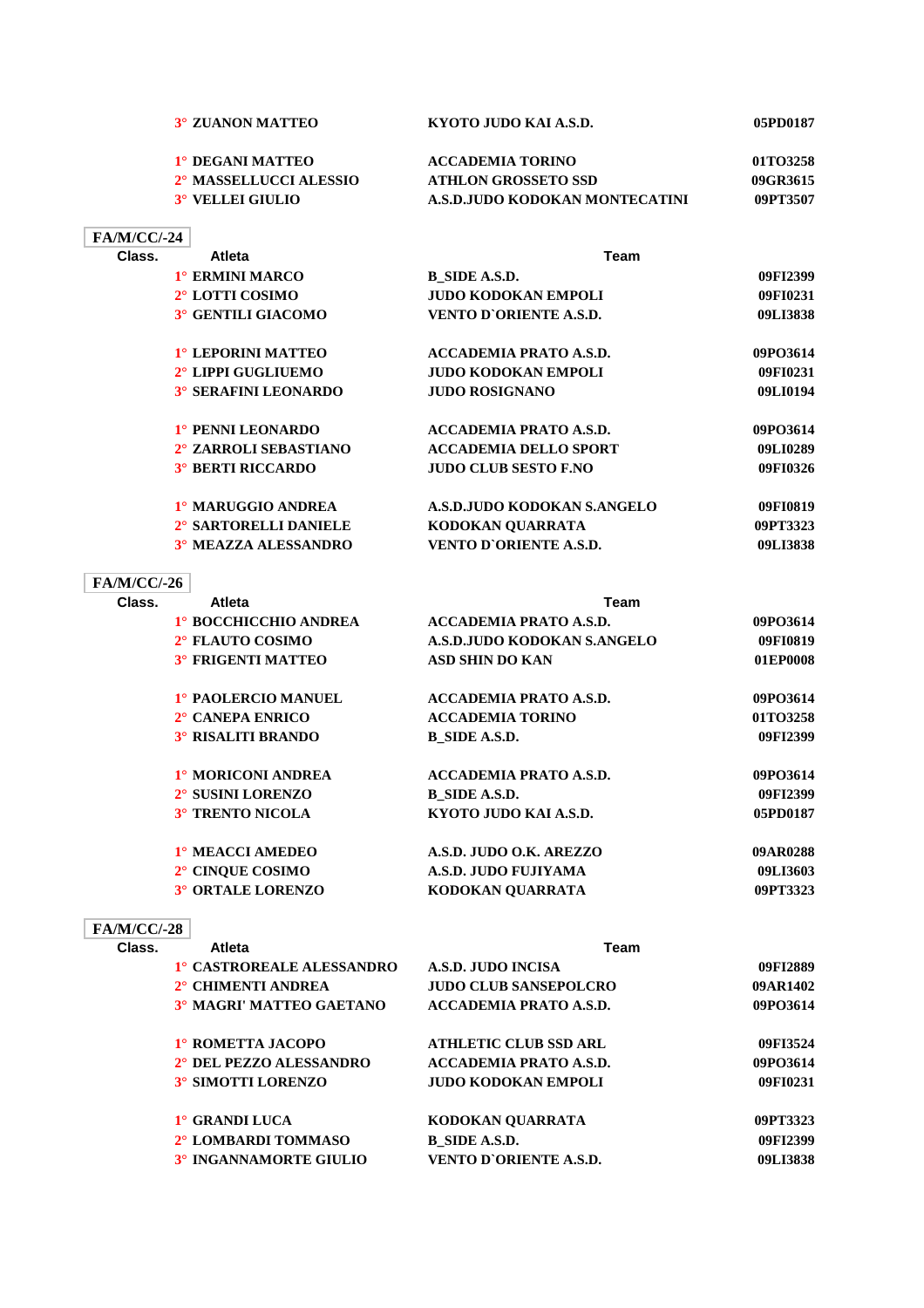| <b>FA/M/CC/-31</b> |                                  |                                  |          |
|--------------------|----------------------------------|----------------------------------|----------|
| Class.             | <b>Atleta</b>                    | Team                             |          |
|                    | 1° CERRONE SAMUELE               | KODOKAN JUDO CECINA              | 09LI0158 |
|                    | 2° TORRACCHI GIOVANNI            | <b>ACCADEMIA PRATO A.S.D.</b>    | 09PO3614 |
|                    | 3° FADDA LORENZO                 | <b>ASD SHIN DO KAN</b>           | 01EP0008 |
|                    | 1° TONIOLO GIACOMO               | KYOTO JUDO KAI A.S.D.            | 05PD0187 |
|                    | 2° PRECANIA GABRIELE             | <b>ACCADEMIA DELLO SPORT</b>     | 09LI0289 |
|                    | <sup>3°</sup> DI PASQUALE DAVIDE | KODOKAN QUARRATA                 | 09PT3323 |
|                    | 1° ULIVI CESARE                  | <b>JUDO KODOKAN EMPOLI</b>       | 09FI0231 |
|                    | 2° USAI ANTONIO                  | VENTO D'ORIENTE A.S.D.           | 09LI3838 |
|                    | 3° LEONARDO GIURIANNA            | KODOKAN QUARRATA                 | 09PT3323 |
|                    | 1° GIGLI ENZO                    | <b>JUDO CLUB FORNACI ASD</b>     | 09LU0100 |
|                    | 2° AMEDEI MANUEL                 | <b>B_SIDE A.S.D.</b>             | 09FI2399 |
|                    | <b>3° HASSING CARL</b>           | A.S.D.JUDO KODOKAN MONTECATINI   | 09PT3507 |
|                    | 1° FIORE NICCOLO                 | <b>ATHLON GROSSETO SSD</b>       | 09GR3615 |
|                    | 2° CAPEZZUOLI OSCAR              | C.U.S. SIENA A.S.D.              | 09SI0257 |
|                    | <b>3° RICCI MATTEO</b>           | <b>REN-SHU-KAN J.C.MARINA</b>    | 09LU1413 |
| <b>FA/M/CC/-34</b> |                                  |                                  |          |
| Class.             | <b>Atleta</b>                    | <b>Team</b>                      |          |
|                    | 1° SGARBOSSA PIERGIORGIO         | KYOTO JUDO KAI A.S.D.            | 05PD0187 |
|                    | 2° SHIVITZ MIA                   | <b>ACCADEMIA DELLO SPORT</b>     | 09LI0289 |
|                    | 3° GIACOMELLI DANIEL             | <b>ASD SHIN DO KAN</b>           | 01EP0008 |
|                    | 4° BIGI GAVIRIA DEREC            | <b>A.S.D. JUDO INCISA</b>        | 09FI2889 |
|                    | 1° VENTURI LUCA                  | <b>ATHLON GROSSETO SSD</b>       | 09GR3615 |
|                    | 2° APELLI ALBERTO                | A.S.D. JUDO O.K. AREZZO          | 09AR0288 |
|                    | 3° MANETTI SANTIAGO              | <b>DOJO DEL JUDO</b>             | 09PO3809 |
|                    | 4° BAMBINI DAVIDE                | <b>ASD SHIN DO KAN</b>           | 01EP0008 |
| <b>FA/M/CC/-38</b> |                                  |                                  |          |
| Class.             | <b>Atleta</b>                    | Team                             |          |
|                    | 1° VANNINI MATTEO                | <b>JUDO CLUB FORNACI ASD</b>     | 09LU0100 |
|                    | 2° REGGIOLI GIACOMO              | VENTO D'ORIENTE A.S.D.           | 09LI3838 |
|                    | 3° DECARLI GIACOMO               | <b>JUDO KODOKAN EMPOLI</b>       | 09FI0231 |
|                    | 1° GRIVA CLAUDIO                 | <b>JUDO CARRARA</b>              | 09MS3331 |
|                    | 2° BONFANTI LUCA                 | <b>JUDO CLUB FORNACI ASD</b>     | 09LU0100 |
|                    | 3° BIANCALANI MASSIMO            | <b>JUDO KODOKAN EMPOLI</b>       | 09FI0231 |
| <b>FA/M/CC/-36</b> |                                  |                                  |          |
| Class.             | Atleta                           | Team                             |          |
|                    | 1° SANDRELLI CATERINA            | A.P.A.M. NUOVA PALESTRA          | 09AR1519 |
|                    | 2° CELLI NICOLE                  | <b>PLAZA SPORT &amp; FITNESS</b> | 09LU3523 |
|                    | <b>3° DAL TORRIONE ELIA</b>      | REN-SHU-KAN J.C.MARINA           | 09LU1413 |
| <b>FA/M/CC/-44</b> |                                  |                                  |          |
| Class.             | <b>Atleta</b>                    | Team                             |          |
|                    | 1° FERRONATO ALEX                | KYOTO JUDO KAI A.S.D.            | 05PD0187 |
|                    | 2° BALDINI GIAMPIERO             | A.P.A.M. NUOVA PALESTRA          | 09AR1519 |
|                    | 3° PANTELIMON ROMIO              | <b>ACCADEMIA TORINO</b>          | 01TO3258 |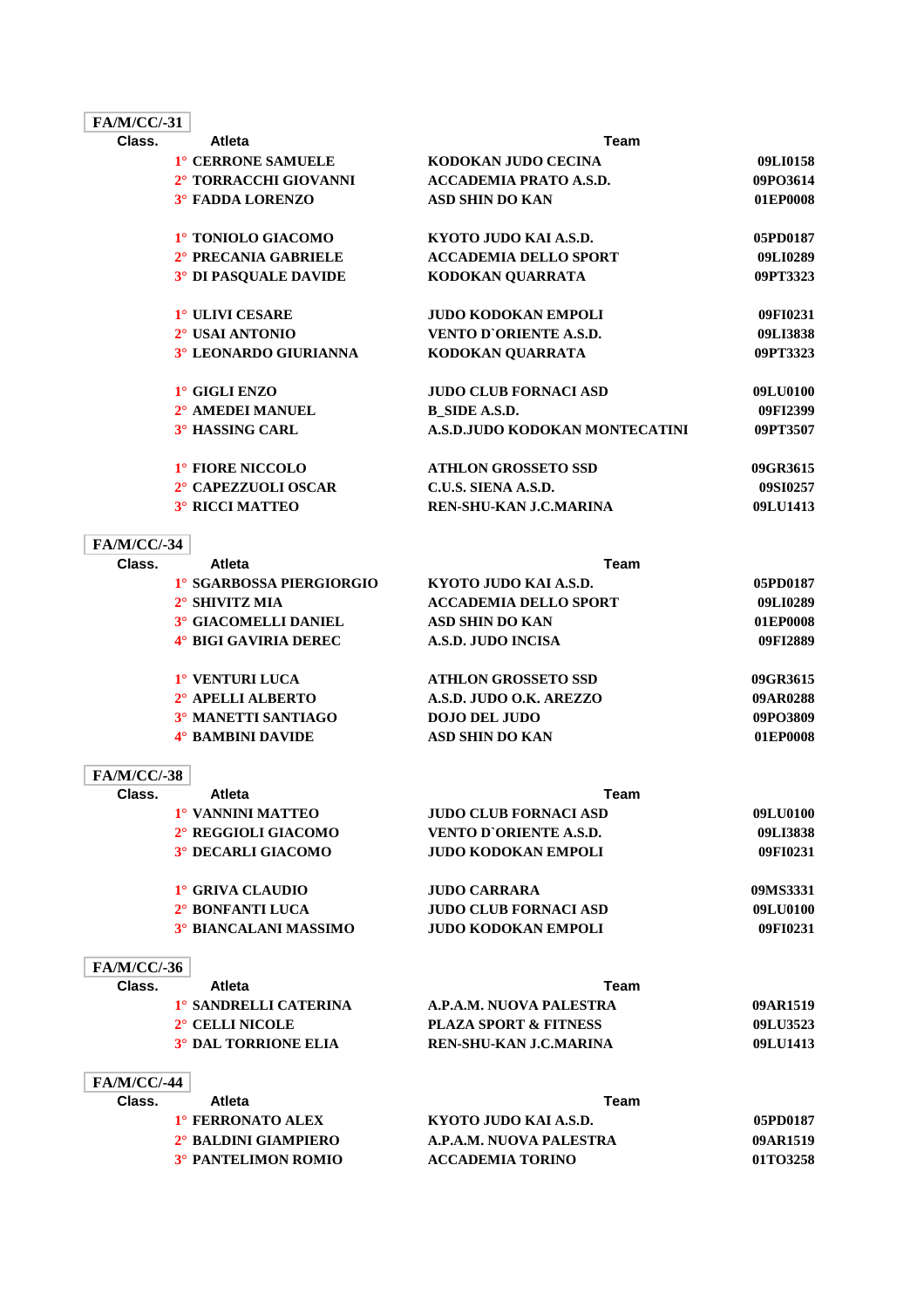| <b>FA/M/CC/-45</b>           |                                    |                                      |          |
|------------------------------|------------------------------------|--------------------------------------|----------|
| Class.                       | Atleta                             | Team                                 |          |
|                              | <sup>1</sup> ° GASPARRINI VERONICA | <b>JUDO CLUB SAKURA OSIMO A.S.D.</b> | 11AN0063 |
|                              | 2° TULLIANI GIULIO                 | A.S.D.JUDO KODOKAN MONTECATINI       | 09PT3507 |
|                              |                                    |                                      |          |
| <b>FA/F/CC/-24</b>           |                                    |                                      |          |
| Class.                       | <b>Atleta</b>                      | Team                                 |          |
|                              | 1° CAVANI CHIARA                   | <b>JUDO CLUB FORNACI ASD</b>         | 09LU0100 |
|                              | 1° GUERMANI AGATA                  | <b>ACCADEMIA TORINO</b>              | 01TO3258 |
|                              | 1° RICCI AGNESE                    | <b>JUDO CARRARA</b>                  | 09MS3331 |
| <b>FA/F/CC/-26</b>           |                                    |                                      |          |
| Class.                       | <b>Atleta</b>                      | Team                                 |          |
|                              | 1° CIOCE LARA                      | <b>ACCADEMIA DELLO SPORT</b>         | 09LI0289 |
|                              | 2° TRAFELI AMBRA                   | KODOKAN JUDO CECINA                  | 09LI0158 |
|                              | 3° LELLO CHLOE'                    | A.S.D.JUDO KODOKAN MONTECATINI       | 09PT3507 |
|                              |                                    |                                      |          |
| <b>FA/F/CC/-28</b>           |                                    |                                      |          |
| Class.                       | <b>Atleta</b>                      | Team                                 |          |
|                              | 1° LIBERATI LUCREZIA               | <b>JUDO CLUB SAKURA OSIMO A.S.D.</b> | 11AN0063 |
|                              | 2° FULIGNI SOFIA                   | <b>ATHLON GROSSETO SSD</b>           | 09GR3615 |
|                              | 3° MARIELLO MATILDA                | <b>ACCADEMIA TORINO</b>              | 01TO3258 |
| <b>FA/F/CC/-31</b>           | (039)                              |                                      |          |
| Class.                       | <b>Atleta</b>                      | <b>Team</b>                          |          |
|                              | 1° PAPI ELEONORA                   | <b>B_SIDE A.S.D.</b>                 | 09FI2399 |
|                              | 2° GUARDUCCI CHIARA                | <b>A.S.D.KYU SHIN RYU PRATO</b>      | 09PO1285 |
|                              | 3° PAMPALONI VIRGINIA              | REN-SHU-KAN J.C.MARINA               | 09LU1413 |
|                              |                                    |                                      |          |
|                              | 1° MENAPACE EMMA                   | VENTO D'ORIENTE A.S.D.               | 09LI3838 |
|                              | 2° GUIDOTTI VALENTINA              | <b>JUDO CARRARA</b>                  | 09MS3331 |
|                              | 3° GIUNTOLI SOFIA                  | A.S.D.JUDO KODOKAN MONTECATINI       | 09PT3507 |
|                              |                                    |                                      |          |
| <b>FA/F/CC/+48</b><br>Class. |                                    | <b>Team</b>                          |          |
|                              | <b>Atleta</b><br>1° CRESCI MARTINA | <b>ASD SHIN DO KAN</b>               | 01EP0008 |
|                              |                                    |                                      |          |
| <b>FA/M/CS/-22</b>           |                                    |                                      |          |
| Class.                       | Atleta                             | Team                                 |          |
|                              | 1° NERUCCI GABRIELE                | <b>ACCADEMIA PRATO A.S.D.</b>        | 09PO3614 |
|                              | 2° NIUTTA SOFIA                    | <b>ACCADEMIA TORINO</b>              | 01TO3258 |
|                              |                                    |                                      |          |
| <b>FA/M/CS/-24</b>           |                                    |                                      |          |
| Class.                       | <b>Atleta</b>                      | Team                                 |          |
|                              | 1° BELLINI PIETRO                  | <b>ASSJD JUDO DILETT.PIOMBINO</b>    | 09LI0159 |
|                              | 2° BUDA DANIEL                     | <b>JUDO CLUB SAKURA OSIMO A.S.D.</b> | 11AN0063 |
| <b>FA/M/CS/-26</b>           |                                    |                                      |          |
| Class.                       | <b>Atleta</b>                      | <b>Team</b>                          |          |
|                              | 1° BERNARDESCHI SIMONE             | <b>A.S.D.JUDO LEON</b>               | 01EP0005 |
|                              | 2° CECCHI DANIELE                  | <b>ASD KDK KIAI</b>                  | 09LI3571 |
|                              | <b>3° BASSO GABRIELE</b>           | <b>ACCADEMIA TORINO</b>              | 01TO3258 |
|                              | 4° D'ANDREIS LUCA                  | <b>JUDO CLUB SAKURA OSIMO A.S.D.</b> | 11AN0063 |
|                              |                                    |                                      |          |
|                              | 1° GIULIODORI MATTIA               | <b>JUDO CLUB SAKURA OSIMO A.S.D.</b> | 11AN0063 |
|                              | 2° RUBINO TOMMASO                  | <b>ACCADEMIA TORINO</b>              | 01TO3258 |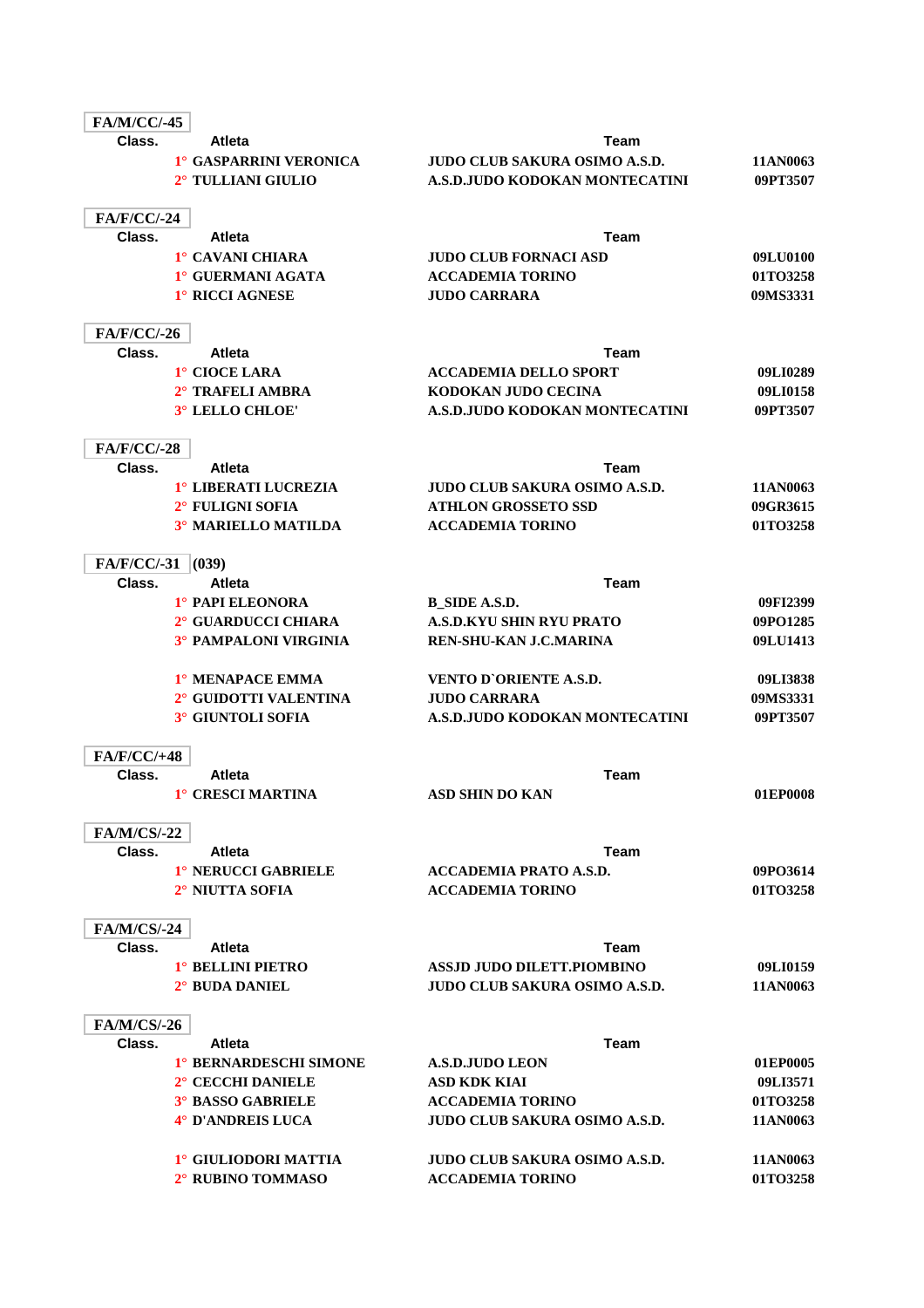|                              | 3° AMOROSO REBECCA            | <b>REN-SHU-KAN J.C.MARINA</b>        | 09LU1413 |
|------------------------------|-------------------------------|--------------------------------------|----------|
|                              | 4° NITTOLO SARA               | <b>ASD KDK KIAI</b>                  | 09LI3571 |
|                              |                               |                                      |          |
| <b>FA/M/CS/-28</b>           |                               |                                      |          |
| Class.                       | <b>Atleta</b>                 | <b>Team</b>                          |          |
|                              | 1° CENNI MATTIA               | A.S.D. JUDO O.K. AREZZO              | 09AR0288 |
|                              | 2° GUALANDI MATTEO            | <b>JUDO GROSSETO A.S.D.</b>          | 09GR0702 |
|                              | <b>3° BOCCACCI MARIASOLE</b>  | C.U.S. SIENA A.S.D.                  | 09SI0257 |
|                              | 1° CANEPARI RICCARDO          | A.S.D.JUDO KODOKAN S.ANGELO          | 09FI0819 |
|                              | 2° FRATICELLI NICOLO'         | A.S.D. JUDO EQUIPE MACERATA          | 11MC2400 |
|                              | 3° GROSSI GIANLUCA            | REN-SHU-KAN J.C.MARINA               | 09LU1413 |
|                              | 1º MASTROMATTEO COSIMO        | A.S.D. JUDO INCISA                   | 09FI2889 |
|                              | 2° BONCIO PIERO               | <b>JUDO SHIHAN SERMONETA</b>         | 12LT3812 |
|                              | 3° GIULIANI LEONARDO          | <b>JUDO CARRARA</b>                  | 09MS3331 |
| <b>FA/M/CS/-31</b>           |                               |                                      |          |
| Class.                       | Atleta                        | <b>Team</b>                          |          |
|                              | 1° PACELLA ANDREA             | <b>JUDO GROSSETO A.S.D.</b>          | 09GR0702 |
|                              | 2° CAPRONI GABRIEL            | <b>ASD SHIN DO KAN</b>               | 01EP0008 |
|                              | 3° VIGNI GREGORIO             | C.U.S. SIENA A.S.D.                  | 09SI0257 |
|                              | 1° PALAZZO TOMMASO            | <b>JUDO CLUB SAKURA OSIMO A.S.D.</b> | 11AN0063 |
|                              | 2° PAVOLETTI MIRKO            | VENTO D'ORIENTE A.S.D.               | 09LI3838 |
|                              | 3° DI MICELI LORENZO          | A.P.A.M. NUOVA PALESTRA              | 09AR1519 |
|                              |                               |                                      |          |
|                              | 1° GORI GIOVANNI              | <b>P.G.F. LIBERTAS JUDO</b>          | 09FI0013 |
|                              | 2° NOCENTINI VITTORIO         | <b>DOJO DEL JUDO</b>                 | 09PO3809 |
|                              | 3° DEZI ALESSANDRO            | A.S.D. JUDO EQUIPE MACERATA          | 11MC2400 |
|                              | 1° ENACHE ALEX                | KODOKAN QUARRATA                     | 09PT3323 |
|                              | 2° TOSI MATTEO                | <b>JUDO GROSSETO A.S.D.</b>          | 09GR0702 |
|                              | 3° FORNARO LORENZO            | <b>JUDO SHIHAN SERMONETA</b>         | 12LT3812 |
| <b>FA/M/CS/-34</b>           |                               |                                      |          |
| Class.                       | Atleta                        | Team                                 |          |
|                              | 1° MELIOTA TOMMASO            | <b>ASD KDK KIAI</b>                  | 09LI3571 |
|                              | 2° PELLEGRINI LORENZO         | REN-SHU-KAN J.C.MARINA               | 09LU1413 |
|                              | <b>3° GASPARRINI LEONARDO</b> | <b>JUDO CLUB SAKURA OSIMO A.S.D.</b> | 11AN0063 |
|                              | 4° MATEINI LORENZO            | <b>ASD SHIN DO KAN</b>               | 01EP0008 |
| <b>FA/M/CS/-37</b>           |                               |                                      |          |
| Class.                       | <b>Atleta</b>                 | <b>Team</b>                          |          |
|                              | 1° BONCI ALBERTO              | <b>JUDO CARRARA</b>                  | 09MS3331 |
|                              | 2° LORETI ALESSANDRO          | <b>JUDO GROSSETO A.S.D.</b>          | 09GR0702 |
|                              | 3° MOTTA SEBASTIANO           | <b>VENTO D'ORIENTE A.S.D.</b>        | 09LI3838 |
|                              |                               |                                      |          |
| <b>FA/M/CS/+48</b><br>Class. | <b>Atleta</b>                 | Team                                 |          |
|                              | 1° PICCHI GIANLUCA            |                                      |          |
|                              |                               | <b>JUDO CLUB SANSEPOLCRO</b>         | 09AR1402 |
| <b>FA/F/CS/-24</b>           |                               |                                      |          |
| Class.                       | <b>Atleta</b>                 | Team                                 |          |
|                              | 1° TARCHI GIADA               | <b>JUDO ROSIGNANO</b>                | 09LI0194 |
|                              | 2° MAGGIANI EMMA              | <b>JUDO CARRARA</b>                  | 09MS3331 |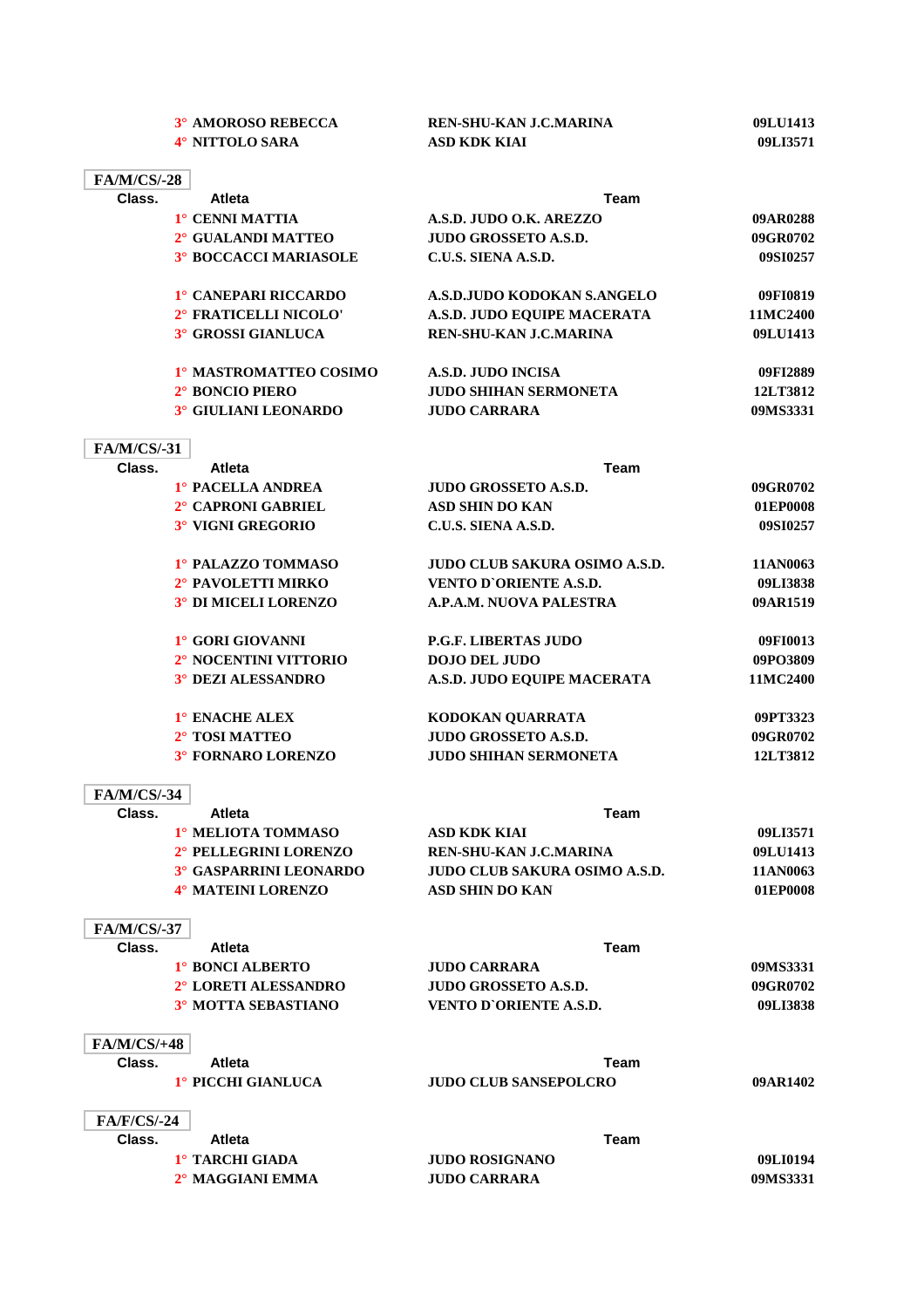| <b>RA/M/CC/-24</b> |                               |                                  |                   |
|--------------------|-------------------------------|----------------------------------|-------------------|
| Class.             | <b>Atleta</b>                 | Team                             |                   |
|                    | 1° GIOIA STEFANO              | <b>NUOVO C.S. SAKAI</b>          | 15SA0576          |
|                    | 2° SANGIORGI ZENO             | KODOKAN JUDO CECINA              | 09LI0158          |
| <b>RA/M/CC/-26</b> |                               |                                  |                   |
| Class.             | <b>Atleta</b>                 | Team                             |                   |
|                    | 1° GIUSTI MANUEL              | <b>ACCADEMIA DELLO SPORT</b>     | 09LI0289          |
|                    | 2° MONACO DIEGO               | NIPPON JUDO FORLT                | 01EP0009          |
|                    | 3° LUCCHESI GABRIEL           | <b>JUDO CLUB FORNACI ASD</b>     | 09LU0100          |
| <b>RA/M/CC/-28</b> |                               |                                  |                   |
| Class.             | <b>Atleta</b>                 | Team                             |                   |
|                    | 1° PIERINI MATTEO             | <b>JUDO CLUB SANSEPOLCRO</b>     | 09AR1402          |
|                    | 2° TALINI ETTORE              | JUDO KODOKAN PISTOIA             | 09PT0120          |
|                    | <b>3° TARLATI YURI</b>        | <b>JUDO KODOKAN PISTOIA</b>      | 09PT0120          |
| <b>RA/M/CC/-31</b> |                               |                                  |                   |
| Class.             | <b>Atleta</b>                 | Team                             |                   |
|                    | 1° LEPORE MATTIA              | A.S.D.KYU SHIN RYU PRATO         | 09PO1285          |
|                    | 2° DEMI NICCOLO'              | <b>ACCADEMIA DELLO SPORT</b>     | 09LI0289          |
|                    | 3° VENTURINI MATTEO           | <b>JUDO CLUB SESTO F.NO</b>      | 09FI0326          |
|                    | 4° GOTTARDI SAMUELE           | <b>VENTO D'ORIENTE A.S.D.</b>    | 09LI3838          |
|                    | 1° CASSANDRI ALEX             | <b>ATHLON GROSSETO SSD</b>       | 09GR3615          |
|                    | 2° PARZIALE GIORGIO           | <b>ACCADEMIA DELLO SPORT</b>     | 09LI0289          |
|                    | 3° SCAVO TOMMASO              | <b>VENTO D'ORIENTE A.S.D.</b>    | 09LI3838          |
|                    | 4° CAMMILLI NICCOLO'          | <b>ACCADEMIA PRATO A.S.D.</b>    | 09PO3614          |
|                    | 1° PAGLIAI MICHAEL            | <b>ACCADEMIA DELLO SPORT</b>     | 09LI0289          |
|                    | 2° STANISLAWCZYK GABRIELE     | A.S.D. JUDO FUJIYAMA             | 09LI3603          |
|                    | <sup>3°</sup> FRANCESCHI LUCA | <b>VENTO D'ORIENTE A.S.D.</b>    | 09LI3838          |
| <b>RA/M/CC/-34</b> |                               |                                  |                   |
| Class.             | Atleta                        | Team                             |                   |
|                    | 1° PIERI ALESSIO              | NIPPON JUDO FORLI                | 01EP0009          |
|                    | 2° ORLANDI SAMUELE            | <b>B_SIDE A.S.D.</b>             | 09FI2399          |
|                    | 3° CASOTTI IVAN               | <b>JUDO CLUB FORNACI ASD</b>     | 09LU0100          |
|                    | 4° LANDUCCI FRANCESCO         | <b>JUDO CARRARA</b>              | 09MS3331          |
|                    | 1º MATTEOLI TOMMASO           | <b>VENTO D'ORIENTE A.S.D.</b>    | 09LI3838          |
|                    | 2° DINI SAMUELE               | A.S.D. JUDO O.K. AREZZO          | 09AR0288          |
|                    | <b>3° DAL TORRIONE MATTEO</b> | <b>REN-SHU-KAN J.C.MARINA</b>    | 09LU1413          |
| <b>RA/M/CC/-37</b> |                               |                                  |                   |
| Class.             | <b>Atleta</b>                 | Team                             |                   |
|                    | 1° ZUCCOTTI PABLO             | <b>ACCADEMIA PRATO A.S.D.</b>    | 09PO3614          |
|                    | 2° CARPENTIERO SAMUELE        | <b>ASD KDK KIAI</b>              | 09LI3571          |
|                    | <b>3° BARSANTI ELIA</b>       | <b>PLAZA SPORT &amp; FITNESS</b> | 09LU3523          |
|                    | 4° MAZZEO LUCA                | KYOTO JUDO KAI A.S.D.            | 05PD0187          |
|                    | 10 I ENTI CHII IO             | ACCADEMIA DDATO A CD             | $00D\Omega\leq14$ |

**1° LENZI GIULIO ACCADEMIA PRATO A.S.D. 09PO3614 2° CIONINI ANDREA VENTO D`ORIENTE A.S.D. 09LI3838 3° NEGARA CRISTIAN A.S.D.JUDO KODOKAN MONTECATINI 09PT3507**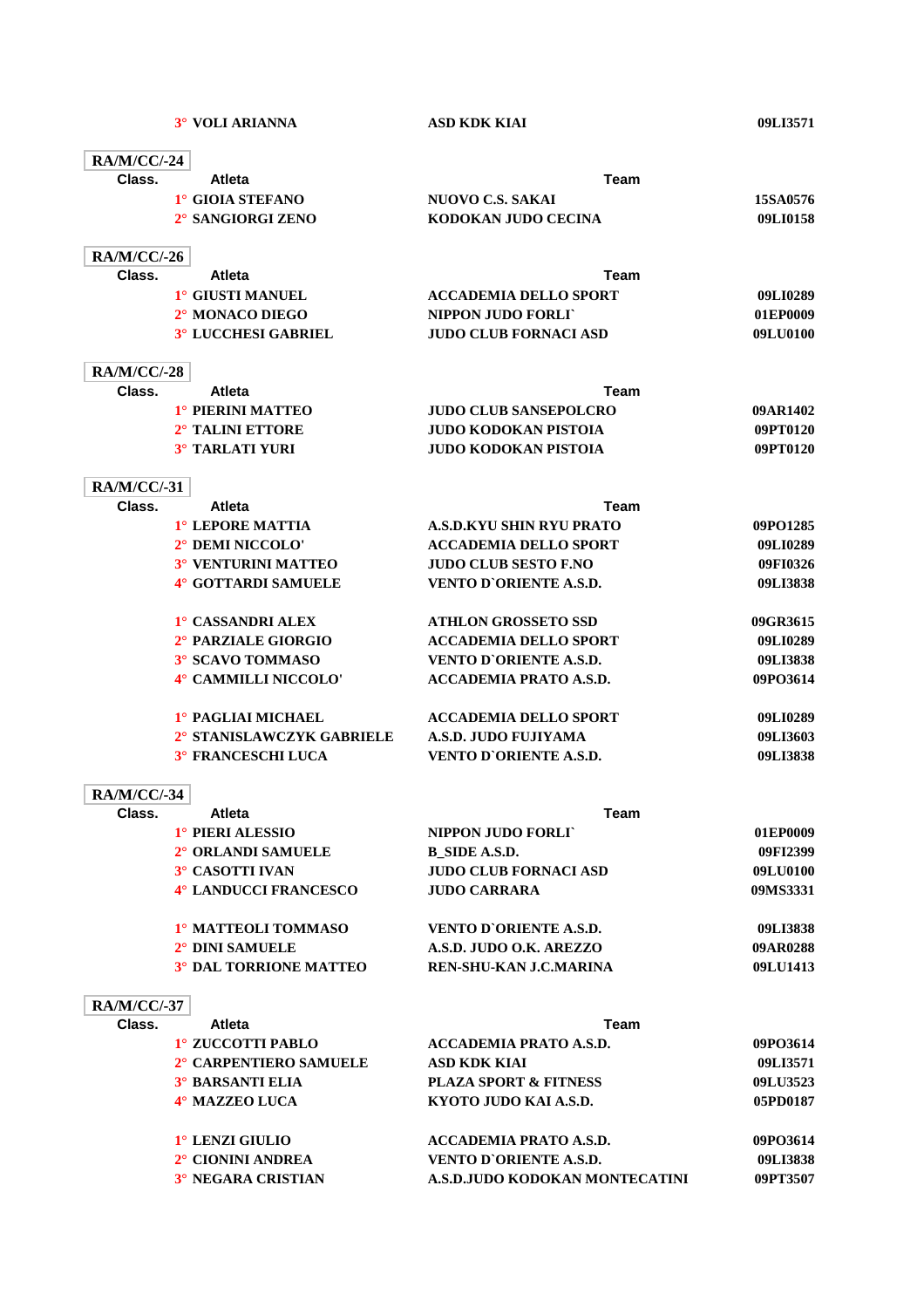|                    | 4° SALOMONI MARCO                                     | <b>JUDO KODOKAN EMPOLI</b>                            | 09FI0231             |
|--------------------|-------------------------------------------------------|-------------------------------------------------------|----------------------|
|                    | 1° CURRI STEVEN                                       | <b>JUDO CLUB FORNACI ASD</b>                          | 09LU0100             |
|                    | 2° SILVERI MICHELANGELO                               | <b>ACCADEMIA PRATO A.S.D.</b>                         | 09PO3614             |
|                    | <b>3° PARENTE LORENZO</b>                             | A.S.D. KYOEI                                          | 09FI3706             |
| <b>RA/M/CC/-40</b> |                                                       |                                                       |                      |
| Class.             | <b>Atleta</b>                                         | <b>Team</b>                                           |                      |
|                    | 1° CARTA ALEX                                         | <b>B_SIDE A.S.D.</b>                                  | 09FI2399             |
|                    | 2° SGARBOSSA RICCARDO                                 | KYOTO JUDO KAI A.S.D.                                 | 05PD0187             |
|                    | <b>3° BIGALLI SAMUELE</b>                             | <b>JUDO KODOKAN PISTOIA</b>                           | 09PT0120             |
|                    | 4° FEDI ANDREA                                        | VENTO D'ORIENTE A.S.D.                                | 09LI3838             |
|                    | 1° PASTORE NICCOLÒ THOMAS                             | <b>JUDO KODOKAN EMPOLI</b>                            | 09FI0231             |
|                    | 2° CIARDIELLO IVAN                                    | A.S.D. FUJI-YAMA MASSA                                | 09MS0229             |
|                    | <b>3° CAPOSSELA EMANUELE</b>                          | <b>VENTO D'ORIENTE A.S.D.</b>                         | 09LI3838             |
| <b>RA/M/CC/-44</b> |                                                       |                                                       |                      |
| Class.             | <b>Atleta</b>                                         | Team                                                  |                      |
|                    | 1° PAZZAGLIA HENG                                     | <b>JUDO KODOKAN PISTOIA</b>                           | 09PT0120             |
|                    | 2° LAO LUNA EDUARD                                    | <b>JUDO CLUB FORNACI ASD</b>                          | 09LU0100             |
|                    | 3° NASCA EMANUELE                                     | <b>B_SIDE A.S.D.</b>                                  | 09FI2399             |
|                    | 4° ZOLESI DAVIDE                                      | <b>JUDO CARRARA</b>                                   | 09MS3331             |
|                    | 1° GALLI LORENZO                                      | <b>ATHLON GROSSETO SSD</b>                            | 09GR3615             |
|                    | 2° VANNI MATTIA                                       | <b>ACCADEMIA PRATO A.S.D.</b>                         | 09PO3614             |
|                    | 3° TORLAI TOMMASO                                     | REN-SHU-KAN J.C.MARINA                                | 09LU1413             |
| <b>RA/M/CC/-48</b> |                                                       |                                                       |                      |
| Class.             | <b>Atleta</b>                                         | Team                                                  |                      |
|                    | 1° CRESCITELLI GABRIELE                               | <b>ACCADEMIA DELLO SPORT</b>                          | 09LI0289             |
|                    | 2° TASSI DAVIDE                                       | C.U.S. SIENA A.S.D.                                   | 09SI0257             |
|                    | 3° FERRI TOMMASO                                      | A.S.D. JUDO FUJIYAMA                                  | 09LI3603             |
|                    | 4° ZAVAGLIA NICOLO                                    | A.S.D. FUJI-YAMA MASSA                                | 09MS0229             |
| <b>RA/M/CC/-52</b> |                                                       |                                                       |                      |
| Class.             | Atleta                                                | Team                                                  |                      |
|                    | <sup>1</sup> ° BEVICINI MATTIA                        | <b>B_SIDE A.S.D.</b>                                  | 09FI2399             |
|                    | 2° SASSI EMIR                                         | A.S.D. KYOEI<br><b>A.S.D. JUDO LEON</b>               | 09FI3706             |
|                    | <b>3° SANTORO VICENZO</b>                             |                                                       | 01EP0005             |
| <b>RA/M/CC/-58</b> |                                                       |                                                       |                      |
| Class.             | <b>Atleta</b>                                         | <b>Team</b>                                           |                      |
|                    | 1° KUBLER SOFIA                                       | B SIDE A.S.D.                                         | 09FI2399             |
|                    | 2° CRISTOFANI MATTEO                                  | A.S.D. FUJI-YAMA MASSA                                | 09MS0229             |
|                    | 3° LO COCO MATTIA                                     | <b>ASD SHIN DO KAN</b>                                | 01EP0008             |
|                    | 4° CARICATO FRANCESCO                                 | A.S.D. FUJI-YAMA MASSA                                | 09MS0229             |
| <b>RA/F/CC/-23</b> |                                                       |                                                       |                      |
| Class.             | Atleta                                                | <b>Team</b>                                           |                      |
|                    | 1º LICCIARDELLO NOEMI                                 | <b>ACCADEMIA TORINO</b>                               | 01TO3258             |
|                    | 2° ZAPPINO ANNA                                       | KODOKAN JUDO CECINA                                   | 09LI0158             |
|                    |                                                       |                                                       |                      |
|                    | <sup>3°</sup> ANGHINETTI ELENA<br>4° MICHELOTTI LIDIA | <b>ACCADEMIA PRATO A.S.D.</b><br>JUDO KODOKAN PISTOIA | 09PO3614<br>09PT0120 |

**RA/F/CC/-31**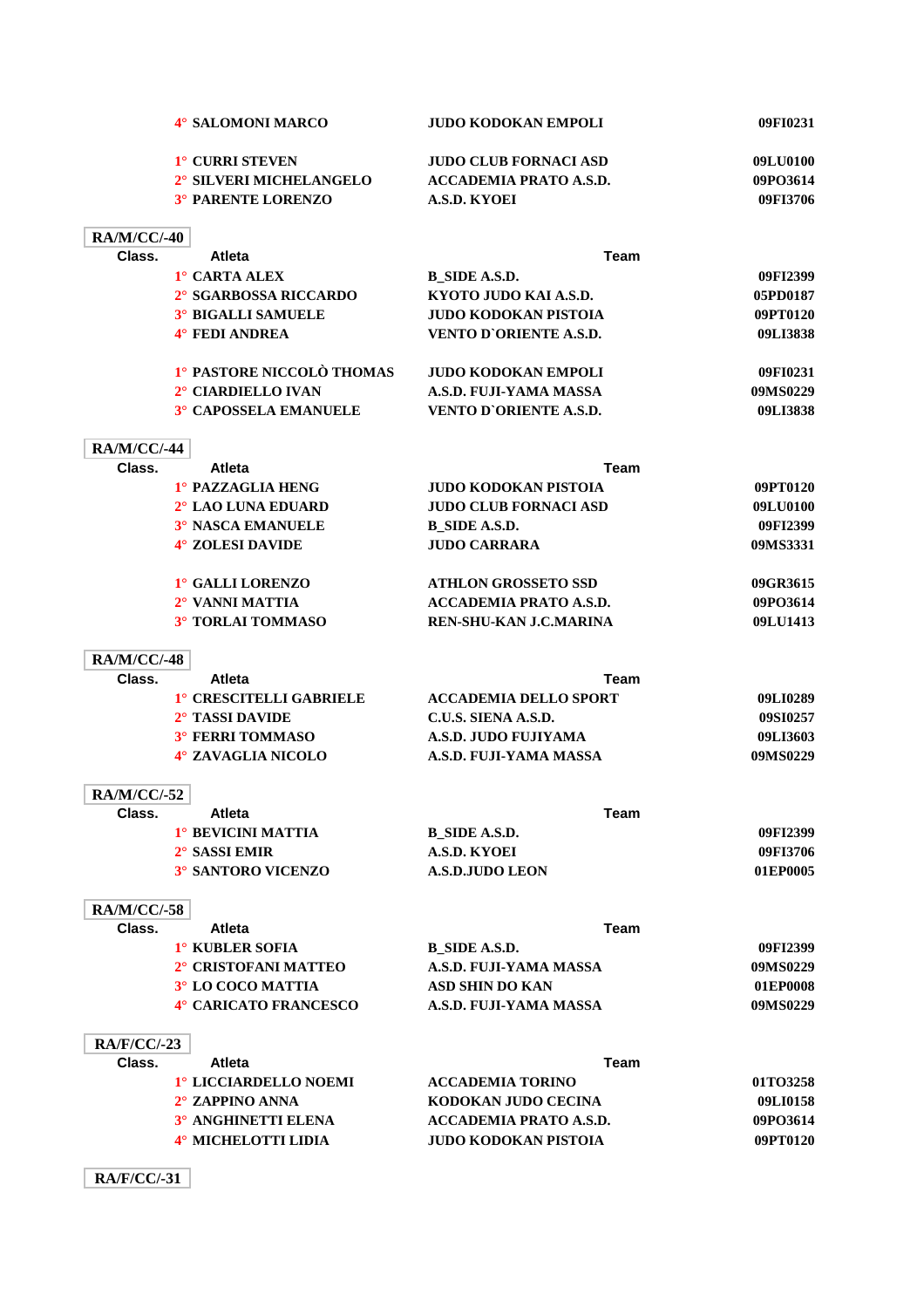| Class.             | Atleta                     | <b>Team</b>                          |          |
|--------------------|----------------------------|--------------------------------------|----------|
|                    | 1° GUERMANI ANITA          | <b>ACCADEMIA TORINO</b>              | 01TO3258 |
|                    | 2° MARGIACCHI VIOLA        | <b>A.S.D. KYOEI</b>                  | 09FI3706 |
|                    | 3° FIORELLO MARIA ROSARIA  | C.U.S. SIENA A.S.D.                  | 09SI0257 |
|                    | 4° PAOLINI OLIMPIA         | A.P.A.M. NUOVA PALESTRA              | 09AR1519 |
|                    | 1° BARDERI LETIZIA         | <b>ACCADEMIA DELLO SPORT</b>         | 09LI0289 |
|                    | 2° TURCHINI EMMA           | A.P.A.M. NUOVA PALESTRA              | 09AR1519 |
|                    | <b>3° BIAGI IRENE</b>      | <b>ATHLETIC CLUB SSD ARL</b>         | 09FI3524 |
| <b>RA/F/CC/-34</b> |                            |                                      |          |
| Class.             | <b>Atleta</b>              | <b>Team</b>                          |          |
|                    | 1° MOCENNI BIANCA          | A.S.D. KYOEI                         | 09FI3706 |
|                    | 2° ROMANELLI DILETTA       | <b>JUDO CARRARA</b>                  | 09MS3331 |
|                    | <b>3° FARGION FIAMMA</b>   | <b>JUDO ROSIGNANO</b>                | 09LI0194 |
|                    | 4° SALVINI ANNA            | REN-SHU-KAN J.C.MARINA               | 09LU1413 |
| <b>RA/F/CC/-40</b> |                            |                                      |          |
| Class.             | <b>Atleta</b>              | <b>Team</b>                          |          |
|                    | 1° PATRUSSI MARTINA        | A.S.D. JUDO O.K. AREZZO              | 09AR0288 |
|                    | 2° ESPOSITO GIADA          | <b>NUOVO C.S. SAKAI</b>              | 15SA0576 |
|                    | 3° SCAGLIONE OTTAVIA       | <b>JUDO KODOKAN PISTOIA</b>          | 09PT0120 |
|                    | 4° PECORARO ANNA           | <b>A.S.D.JUDO LEON</b>               | 01EP0005 |
| <b>RA/F/CC/-44</b> |                            |                                      |          |
| Class.             | <b>Atleta</b>              | <b>Team</b>                          |          |
|                    | 1° MANCINI MARTINA         | <b>DOJO DEL JUDO</b>                 | 09PO3809 |
|                    | 2° BALDI GIADA             | <b>ASD SHIN DO KAN</b>               | 01EP0008 |
|                    | <b>3° DUCCINI SOFIA</b>    | JUDO KODOKAN PISTOIA                 | 09PT0120 |
| <b>RA/F/CC/-50</b> |                            |                                      |          |
| Class.             | Atleta                     | Team                                 |          |
|                    | 1° CAMBINI GIORGIA         | <b>VENTO D'ORIENTE A.S.D.</b>        | 09LI3838 |
|                    | 2° BARTOLOTTI CHIARA       | <b>DOJO DEL JUDO</b>                 | 09PO3809 |
|                    | <b>3° MENICONI MATILDE</b> | <b>JUDO ROSIGNANO</b>                | 09LI0194 |
| <b>RA/M/CS/-22</b> |                            |                                      |          |
| Class.             | Atleta                     | Team                                 |          |
|                    | 1° GORI ENRICO             | <b>ACCADEMIA PRATO A.S.D.</b>        | 09PO3614 |
| <b>RA/M/CS/-24</b> |                            |                                      |          |
| Class.             | <b>Atleta</b>              | <b>Team</b>                          |          |
|                    | 1° NARDINI ANDREA          | <b>JUDO CARRARA</b>                  | 09MS3331 |
| <b>RA/M/CS/-26</b> |                            |                                      |          |
| Class.             | <b>Atleta</b>              | Team                                 |          |
|                    | 1° BRUNETTI FRANCESCO      | <b>VENTO D'ORIENTE A.S.D.</b>        | 09LI3838 |
|                    | 2° BARTOLOMEI RUBEN        | <b>JUDO ROSIGNANO</b>                | 09LI0194 |
|                    | 3° ONESTI MIRKO            | <b>JUDO CLUB FORNACI ASD</b>         | 09LU0100 |
| <b>RA/M/CS/-28</b> |                            |                                      |          |
| Class.             | <b>Atleta</b>              | <b>Team</b>                          |          |
|                    | 1º ANACARDI MATTEO         | NIPPON JUDO FORLI                    | 01EP0009 |
|                    | 2° LUCETTI ALEX            | <b>JUDO CARRARA</b>                  | 09MS3331 |
|                    | 3° MASSACESI ALESSIO       | <b>JUDO CLUB SAKURA OSIMO A.S.D.</b> | 11AN0063 |
|                    | 4° CONGIU ENRICO           | <b>VENTO D'ORIENTE A.S.D.</b>        | 09LI3838 |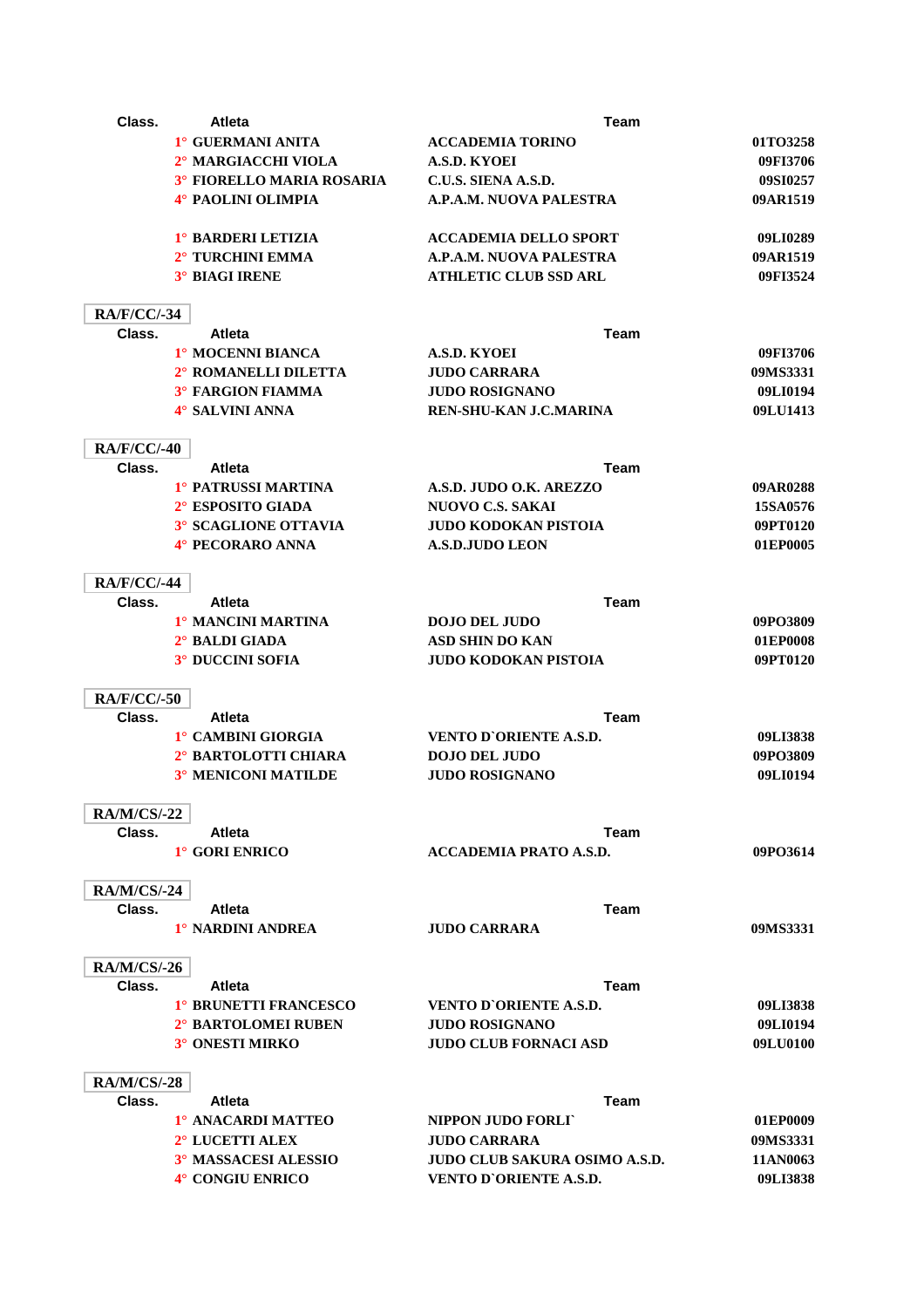| 1° CIGOLINI GABRIELE          | JUDO CLUB SAKURA OSIMO A.S.D.  | 11AN0063 |
|-------------------------------|--------------------------------|----------|
| 2 <sup>°</sup> PECCI FEDERICO | JUDO GROSSETO A.S.D.           | 09GR0702 |
| 3° BIONDI ALESSIO             | A.S.D.JUDO KODOKAN MONTECATINI | 09PT3507 |
| 4° LEONI ANDREA               | VENTO D`ORIENTE A.S.D.         | 09LI3838 |
|                               |                                |          |

| <b>RA/M/CS/-31</b> |
|--------------------|
|--------------------|

| Class. | <b>Atleta</b>                     | Team                              |          |
|--------|-----------------------------------|-----------------------------------|----------|
|        | 1° ZADRIMA MANUELE                | KODOKAN OUARRATA                  | 09PT3323 |
|        | 2° SPANO TOMMASO                  | <b>A.S.D.JUDO LEON</b>            | 01EP0005 |
|        | <b>3° MASSETANI ANDREA</b>        | <b>JUDO CLUB SESTO F.NO</b>       | 09FI0326 |
|        | 4° MONTEMAGNI LEONARDO            | KODOKAN JUDO CECINA               | 09LI0158 |
|        | 1° SABA MATTEO                    | <b>ASD JUDO CLUB SAMURAI</b>      | 20CA0336 |
|        | 2° LOMBARDI NICCOLO               | A.S.D.JUDO KODOKAN S.ANGELO       | 09FI0819 |
|        | <b>3° TRUSKAVETSKYY VLADISLAV</b> | <b>ASSJD JUDO DILETT.PIOMBINO</b> | 09LI0159 |
|        | 4° MARINO LORENZO                 | <b>ACCADEMIA TORINO</b>           | 01TO3258 |
|        | 1° TIRANNO DIEGO                  | A.S.D. JUDO INCISA                | 09FI2889 |
|        | 2° ROAGNA LORENZO                 | <b>ACCADEMIA TORINO</b>           | 01TO3258 |
|        | 3° BELSITO STEFANO                | <b>DOJO DEL JUDO</b>              | 09PO3809 |
|        | 4° LAMPIS MARCO                   | A.S.D. SCUOLA JUDO CERACCHINI     | 20CA2665 |

## **RA/M/CS/-34**

| Class.             | Atleta                      | Team                            |          |
|--------------------|-----------------------------|---------------------------------|----------|
|                    | 1° CADDEO FILIPPO           | A.S.D. SCUOLA JUDO CERACCHINI   | 20CA2665 |
|                    | 2° PALMIERI DIEGO           | <b>A.S.D.KYU SHIN RYU PRATO</b> | 09PO1285 |
|                    | <b>3° MARRAPESA MARCO</b>   | KODOKAN JUDO CECINA             | 09LI0158 |
|                    | 4° DE CARLO FRANCESCO       | <b>ASD SHIN DO KAN</b>          | 01EP0008 |
|                    | 1° TORELLI LORENZO          | C.U.S. SIENA A.S.D.             | 09SI0257 |
|                    | 2° PANNUNZIO SIMONE         | <b>ACCADEMIA TORINO</b>         | 01TO3258 |
|                    | 3° VAGLINI LORENZO          | <b>VENTO D'ORIENTE A.S.D.</b>   | 09LI3838 |
|                    | 4° MAMELI MARCO             | A.S.D. SCUOLA JUDO CERACCHINI   | 20CA2665 |
|                    | 1° CHIELLA LEONARDO         | <b>JUDO GROSSETO A.S.D.</b>     | 09GR0702 |
|                    | 2° SANNA RICCARDO           | A.S.D. SCUOLA JUDO CERACCHINI   | 20CA2665 |
|                    | <b>3° FRANCINI MICHELE</b>  | REN-SHU-KAN J.C.MARINA          | 09LU1413 |
|                    | 4° ZONZA PIETRO             | A.S.D. ICHNOS JUDO CAGLIARI     | 20CA3029 |
| <b>RA/M/CS/-37</b> |                             |                                 |          |
| Class.             | <b>Atleta</b>               | <b>Team</b>                     |          |
|                    | 1° DABIZZI DARIO            | <b>ACCADEMIA PRATO A.S.D.</b>   | 09PO3614 |
|                    | 2° SCOTTO FEDERICO          | <b>ATHLON GROSSETO SSD</b>      | 09GR3615 |
|                    | <b>3° GHIGLIERI EDOARDO</b> | A.S.D. SCUOLA JUDO CERACCHINI   | 20CA2665 |

**4° CEI RICCARDO ASD SHIN DO KAN 01EP0008**

**1° SILVESTRINI LORENZO ASSJD JUDO DILETT.PIOMBINO 09LI0159 2° GHIGLIERI NICOLO A.S.D. SCUOLA JUDO CERACCHINI 20CA2665 3° CARPIGNANO GIACOMO ACCADEMIA TORINO 01TO3258 4° DIANI LUCA DOJO DEL JUDO 09PO3809**

| 1° COCCO MATTEO        | ASD JUDO CLUB SAMURAI       | 20CA0336 |
|------------------------|-----------------------------|----------|
| 2° CASTRIGNANO LORENZO | A.S.D. ICHNOS JUDO CAGLIARI | 20CA3029 |
| 3° BERTO GIOVANNI      | KYOTO JUDO KAI A.S.D.       | 05PD0187 |
| 4° CAMERINI TIZIANO    | ASD KDK KIAI                | 09LI3571 |
|                        |                             |          |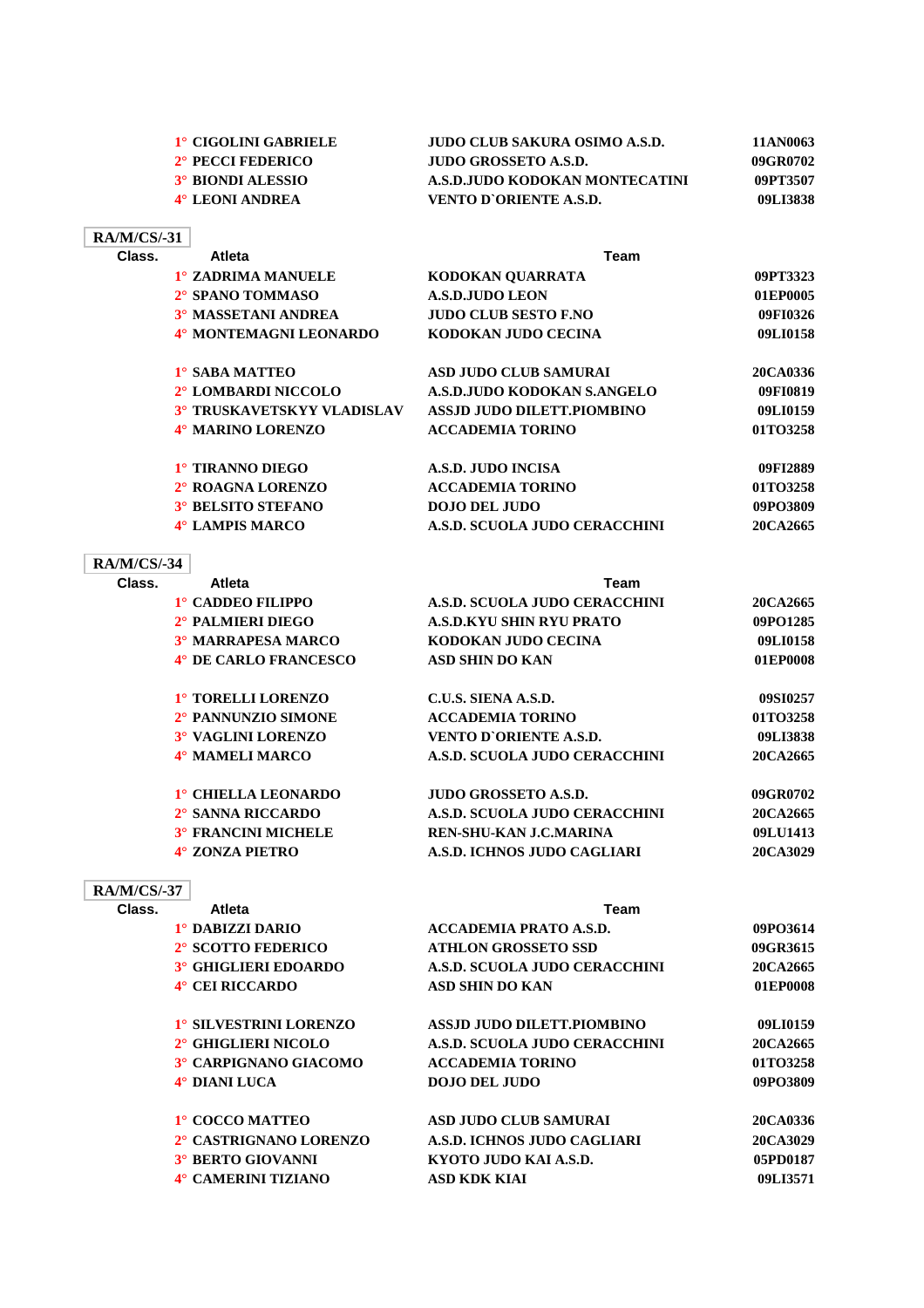|                              | 1° MAGGIANI MATTEI                                | <b>JUDO CARRARA</b>                                  | 09MS3331             |
|------------------------------|---------------------------------------------------|------------------------------------------------------|----------------------|
|                              | 2° NICOSIA ENRICO                                 | <b>A.S.D. SCUOLA JUDO CERACCHINI</b>                 | 20CA2665             |
|                              | <b>3° PAPI RICCARDO</b>                           | <b>B</b> SIDE A.S.D.                                 | 09FI2399             |
| <b>RA/M/CS/-40</b>           |                                                   |                                                      |                      |
| Class.                       | Atleta                                            | <b>Team</b>                                          |                      |
|                              | 1° GEDA GIACOMO                                   | <b>JUDO CARRARA</b>                                  | 09MS3331             |
|                              | <b>2° ZOTTI MATTIA</b>                            | <b>B_SIDE A.S.D.</b>                                 | 09FI2399             |
|                              | <b>3° MANFRE DIEGO</b>                            | KODOKAN JUDO CECINA                                  | 09LI0158             |
|                              | 4° LANGELLA MATTEO                                | VENTO D'ORIENTE A.S.D.                               | 09LI3838             |
|                              |                                                   |                                                      |                      |
| <b>RA/M/CS/-44</b>           |                                                   |                                                      |                      |
| Class.                       | Atleta                                            | <b>Team</b>                                          |                      |
|                              | 1° MEINI MATTEO                                   | <b>JUDO ROSIGNANO</b>                                | 09LI0194             |
|                              | 2° DEL CUCINA LORENZO                             | A.P.A.M. NUOVA PALESTRA                              | 09AR1519             |
|                              | 3° CECCHI FAUSTO                                  | REN-SHU-KAN J.C.MARINA                               | 09LU1413             |
|                              | <sup>1</sup> ° QUADALTI FILIPPO                   | JUDO GROSSETO A.S.D.                                 | 09GR0702             |
|                              | 2° SGRO' FILIPPO                                  | JUDO CLUB SAKURA OSIMO A.S.D.                        | 11AN0063             |
|                              | <b>3° SMEDILE DANIELE</b>                         | VENTO D'ORIENTE A.S.D.                               | 09LI3838             |
| <b>RA/M/CS/-48</b>           |                                                   |                                                      |                      |
| Class.                       | <b>Atleta</b>                                     | <b>Team</b>                                          |                      |
|                              | 1° LEONE CARMINE                                  | <b>NUOVO C.S. SAKAI</b>                              | 15SA0576             |
|                              | 2° LENZI GIOVANNI                                 | ASSJD JUDO DILETT.PIOMBINO                           | 09LI0159             |
|                              | 3° TOSO SIRIO                                     | <b>DOJO DEL JUDO</b>                                 | 09PO3809             |
|                              | 4° BERTUCCI ADRIJAN                               | <b>DOJO DEL JUDO</b>                                 | 09PO3809             |
|                              |                                                   |                                                      |                      |
| <b>RA/M/CS/-52</b><br>Class. | <b>Atleta</b>                                     | Team                                                 |                      |
|                              | 1° VILLANO EDOARDO                                | <b>ACCADEMIA DELLO SPORT</b>                         | 09LI0289             |
|                              | 2° TAVARNESI RICCARDO                             | <b>ATHLON GROSSETO SSD</b>                           | 09GR3615             |
|                              | 3° MATTEINI LEONARDO                              | ASD SHIN DO KAN                                      | 01EP0008             |
|                              | 4° MIETITORE DONATO                               | KODOKAN QUARRATA                                     | 09PT3323             |
| <b>RA/M/CS/-60</b>           |                                                   |                                                      |                      |
| Class.                       | <b>Atleta</b>                                     | <b>Team</b>                                          |                      |
|                              | 1° TESI COSIMO                                    | ASD SHIN DO KAN                                      | 01EP0008             |
|                              | 2° BARSOTTI LORENZO                               | <b>VENTO D'ORIENTE A.S.D.</b>                        | 09LI3838             |
|                              | 3° ARCAMONI ALESSIO                               | <b>VENTO D'ORIENTE A.S.D.</b>                        | 09LI3838             |
|                              |                                                   |                                                      |                      |
| <b>RA/F/CS/-26</b>           |                                                   |                                                      |                      |
| Class.                       | <b>Atleta</b><br>1° NIUTTA GIORGIA                | Team                                                 |                      |
|                              |                                                   | <b>ACCADEMIA TORINO</b>                              | 01TO3258             |
|                              | 2° CEPPARULO CAMILLA<br><b>3° POTENTI MATILDE</b> | C.U.S. SIENA A.S.D.<br><b>REN-SHU-KAN J.C.MARINA</b> | 09SI0257<br>09LU1413 |
|                              |                                                   |                                                      |                      |
| <b>RA/F/CS/-28</b>           |                                                   |                                                      |                      |
| Class.                       | <b>Atleta</b>                                     | Team                                                 |                      |
|                              | <sup>1</sup> ° VENTURI ILARIA                     | <b>ATHLON GROSSETO SSD</b>                           | 09GR3615             |
|                              | 2° SANTILLO SOFIA                                 | <b>JUDO SHIHAN SERMONETA</b>                         | 12LT3812             |
|                              | 3° FENU ELENA                                     | KODOKAN QUARRATA                                     | 09PT3323             |
| <b>RA/F/CS/-34</b>           |                                                   |                                                      |                      |
| Class.                       | <b>Atleta</b>                                     | <b>Team</b>                                          |                      |